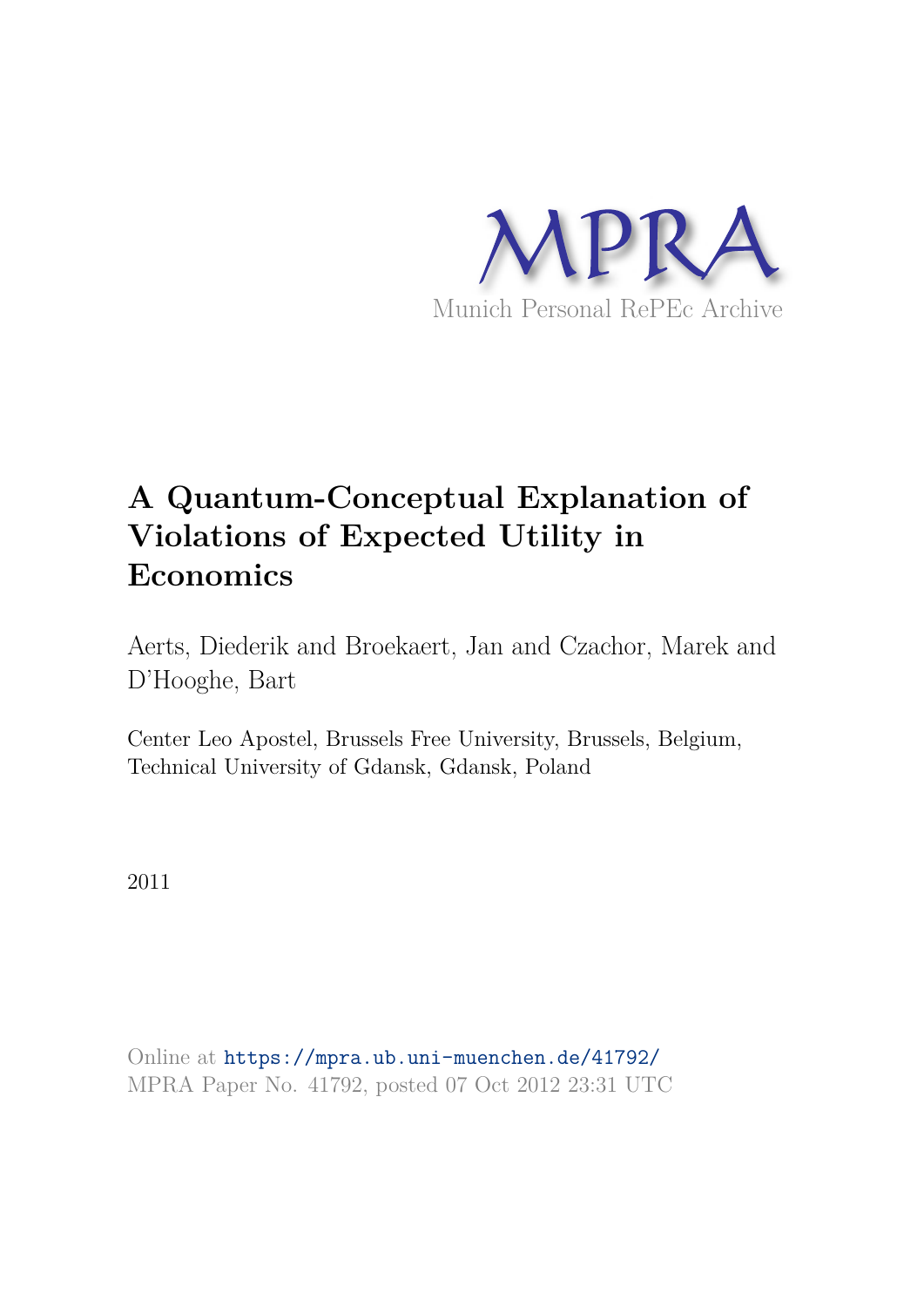## A Quantum-Conceptual Explanation of Violations of Expected Utility in Economics

Diederik Aerts<sup>1</sup>, Jan Broekaert<sup>1</sup>, Marek Czachor<sup>2</sup> and Bart D'Hooghe<sup>1</sup>

<sup>1</sup> *Center Leo Apostel for Interdisciplinary Studies Vrije Universiteit Brussel, 1160 Brussels, Belgium* E-Mails: diraerts@vub.ac.be,jbroekae@vub.ac.be, bdhooghe@vub.ac.be

<sup>2</sup> *Katedra Fizyki Teoretycznej i Metod Matematycznych Politechnika Gdanska, 80-952 Gdansk, Poland.* E-Mail: mczachor@pg.gda.pl

#### Abstract

The expected utility hypothesis is one of the building blocks of classical economic theory and founded on Savage's Sure-Thing Principle. It has been put forward, e.g. by situations such as the Allais and Ellsberg paradoxes, that real-life situations can violate Savage's Sure-Thing Principle and hence also expected utility. We analyze how this violation is connected to the presence of the 'disjunction effect' of decision theory and use our earlier study of this effect in concept theory to put forward an explanation of the violation of Savage's Sure-Thing Principle, namely the presence of 'quantum conceptual thought' next to 'classical logical thought' within a double layer structure of human thought during the decision process. Quantum conceptual thought can be modeled mathematically by the quantum mechanical formalism, which we illustrate by modeling the Hawaii problem situation, a well-known example of the disjunction effect, and we show how the dynamics in the Hawaii problem situation is generated by the whole conceptual landscape surrounding the decision situation.

#### 1 Introduction

The mathematical modeling of expected utility in economics starts with the seminal work of John von Neumann and Oskar Morgenstern on economic behavior and games theory [24]. One of the basic principles of the von Neumann-Morgenstern theory is Savage's 'Sure-Thing Principle' [22], which is equivalent to the independence axiom of expected utility theory. Over the years, different modified versions of von Neuman-Morgenstern's original axiomatization of expected utility have emerged, while also its premisses have been criticized by means of specific examples referred to as paradoxes. The Allais paradox [13] and the Ellsberg paradox [17], for example, point to an inconsistency with the predictions of the expected utility hypothesis, indicating a violation of the independence axiom and the Sure-Thing Principle. 'Uncertainty aversion' is generally believed to be at the origin of this violation.

In recent works, we have analyzed aspects of human thought [3, 8] from the perspective of ongoing investigations on concepts and how they combine, and an approach to use the quantum-mechanical formalism to model such combinations of concepts  $[7, 10, 11, 18]$ . In this way, we have shown  $[3, 8]$  that two superposed layers can be distinguished in human thought: (i) a layer given form by an underlying classical deterministic process, incorporating essentially logical thought and its indeterministic version modeled by classical probability theory; (ii) a layer given form under the influence of the totality of the surrounding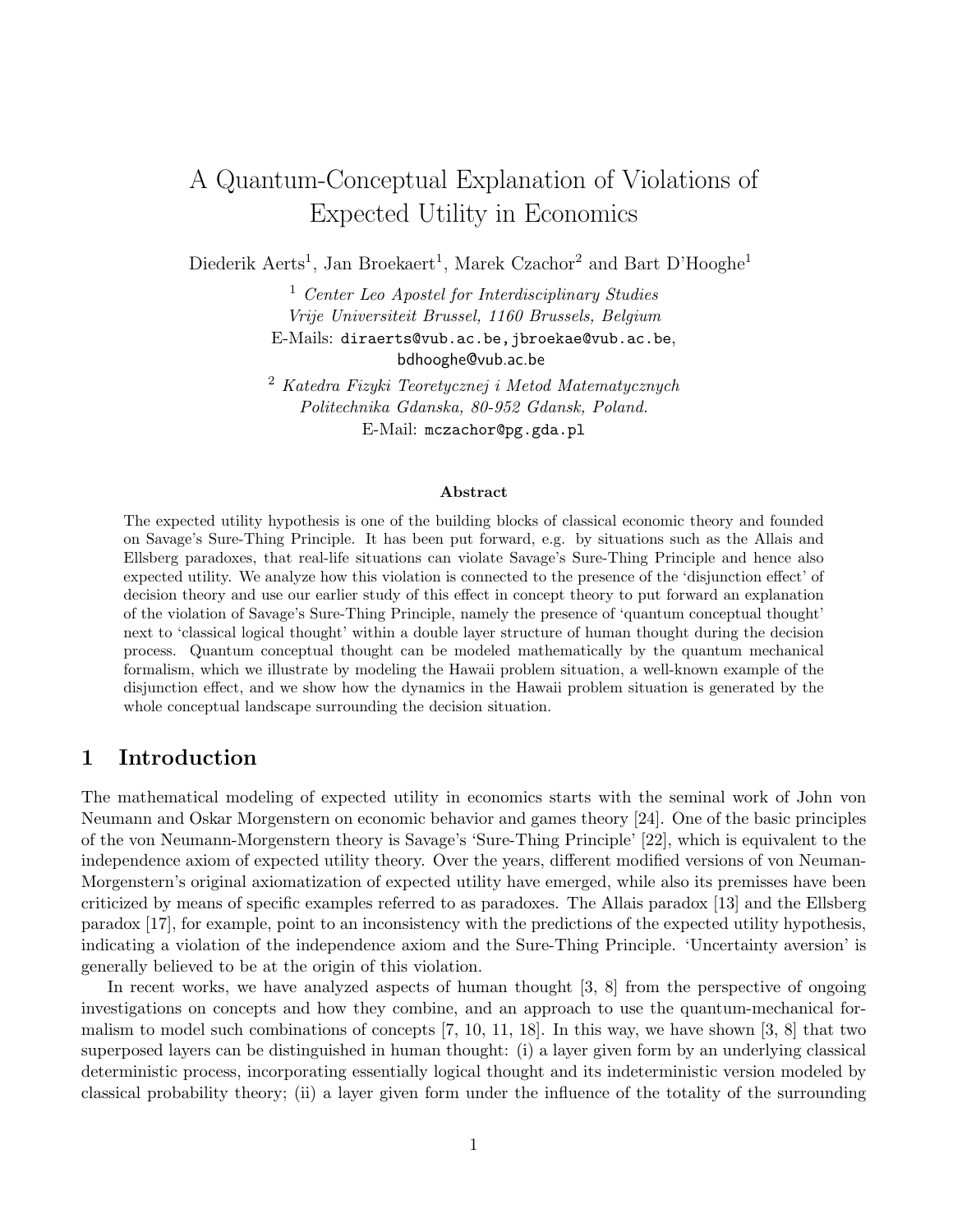conceptual landscape, where different pieces of this conceptual landscape figure as individual entities rather than as logical combinations of concepts, with measurable quantities such as 'typicality', 'membership', 'representativeness', 'similarity', 'applicability', 'preference' and also 'utility' carrying the influences. We have called the process in this second layer 'quantum-conceptual thought' [3, 8], which is indeterministic in essence, and contains holistic aspects, but is equally well organized as logical thought, although in a very different manner. A substantial part of the 'quantum-conceptual thought process' can be modeled by quantum-mechanical probabilistic and mathematical structures.

In the present article, we intend to apply the insights gained into the two-layered structure of human thought, and the role played by the quantum formalism in modeling the decision processes involved in what we have called the quantum-conceptual layer, to analyze the violation of the independence axiom of expected utility theory. More specifically, we will look at the violation of the Sure-Thing Principle connected to what psychologists call the disjunction effect [23] and how a quantum-mechanical model can be proposed to describe this type of situation in mathematical terms. We will focus on a well known example of the disjunction effect, the 'Hawaii problem' [23], and construct a quantum modeling for the experimental data collected for a test of the Hawaii problem. We also analyze the connection with a disjunction-type effect appearing for the 'disjunction of concepts', studied experimentally within concept research [19], and illustrate how this analysis indicates that the whole conceptual landscape, hence not only an effect of ambiguity aversion, plays a role in the deviations of classicality. We study experiments with respect to the disjunction effect in the form of a modified Hawaii situation [14], and show how these experiments also show a contextual influence of the whole conceptual landscape, and use the explanations in our work on concept combinations [3, 8, 7, 10, 11, 1, 2] to shed light on the violation of the Sure-Thing Principle. In [9] we use the approach in the present article to investigate the Ellsberg paradox and its violation of the Sure-Thing Principle.

#### 2 The Sure-Thing Principle and the disjunction effect

Savage introduced the Sure-Thing Principle [22] was inspired by the following story: *A businessman contemplates buying a certain piece of property. He considers the outcome of the next presidential election relevant. So, to clarify the matter to himself, he asks whether he would buy if he knew that the Democratic candidate were going to win, and decides that he would. Similarly, he considers whether he would buy if he knew that the Republican candidate were going to win, and again finds that he would. Seeing that he would buy in either event, he decides that he should buy, even though he does not know which event obtains, or will obtain, as we would ordinarily say.* The Sure-Thing Principle is equivalent to the independence axiom of expected utility theory: 'independence' here means that if a person is indifferent in their choice between simple lotteries  $L_1$  and  $L_2$ , they will also be indifferent in choosing between  $L_1$  mixed with an arbitrary simple lottery  $L_3$  with probability p and  $L_2$  mixed with  $L_3$  with the same probability p.

The above situation is similar to what in psychology is called the disjunction effect. A well-known example of this disjunction effect is the so-called Hawaii problem [23], which is about the following two situations.

*Disjunctive version*: Imagine that you have just taken a tough qualifying examination. It is the end of the fall quarter, you feel tired and run-down, and you are not sure that you passed the exam. In case you failed you have to take the exam again in a couple of months after the Christmas holidays. You now have an opportunity to buy a very attractive 5-day Christmas vacation package to Hawaii at an exceptionally low price. The special offer expires tomorrow, while the exam grade will not be available until the following day. Would you: x buy the vacation package; y not buy the vacation package; z pay a \$5 non-refundable fee in order to retain the rights to buy the vacation package at the same exceptional price the day after tomorrow after you find out whether or not you passed the exam?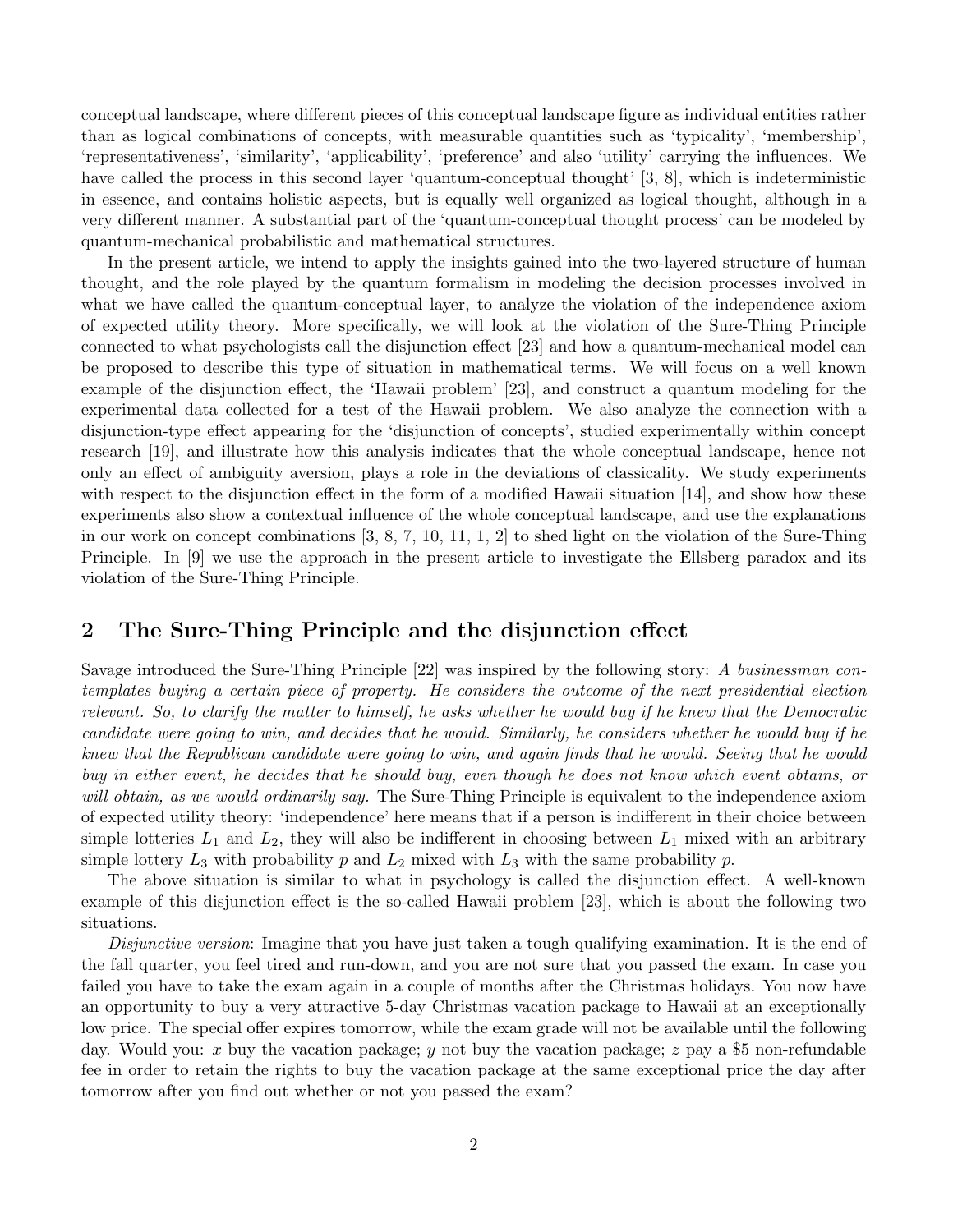*Pass/fail version*: Imagine that you have just taken a tough qualifying examination. It is the end of the fall quarter, you feel tired and run-down, and you find out that you passed the exam (failed the exam. You will have to take it again in a couple of months after the Christmas holidays). You now have an opportunity to buy a very attractive 5-day Christmas vacation package to Hawaii at an exceptionally low price. The special offer expires tomorrow. Would you:  $x$  buy the vacation package;  $y$  not buy the vacation package: z pay a \$5 non-refundable fee in order to retain the rights to buy the vacation package at the same exceptional price the day after tomorrow.

In the Hawaii problem, more than half of the subjects chose option  $x$  (buy the vacation package) if they knew the outcome of the exam  $(54\%$  in the pass condition and  $57\%$  in the fail condition), whereas only 32% did so if they did not know the outcome of the exam.

This Hawaii problem demonstrates clearly a violation of the Sure-Thing Principle. Indeed, subjects prefer option  $x$  (to buy the vacation package) when they know that they passed the exam and they also prefer x when they know that they failed the exam, but they refuse x (or prefer  $z$ ) when they don't know whether they passed or failed the exam. The Hawaii problem suggests that the origin of the violation of the Sure-Thing Principle is 'uncertainty aversion'. Indeed, subjects prefer to buy the vacation package in both cases where they have certainty about the outcome of the exam, while they refuse to buy the package when they do not yet know whether they passed or failed the exam and hence lack this certainty.

#### 3 Quantum Modeling of the Hawaii disjunction effect

The disjunction effect in decision theory is an example of a situation that can be described in the general quantum-modeling scheme that we elaborated in earlier work [1, 2, 3, 8, 7, 10, 11]. In the following, we put forward an explicit example of such a quantum model. Let us denote by A the conceptual situation in which the subject has passed the exam, and by  $B$  the conceptual situation in which the subject has failed the exam. The disjunction of both conceptual situations, denoted 'A or  $B$ ', is the conceptual situation where the subject *has passed or failed the exam*. The subject needs to make a decision whether to buy the vacation package (positive outcome) or not to buy it (negative outcome).

In working out our quantum-modeling of the disjunction effect, we use the notion of 'state of a concept' in the way it was introduced in [7, 10, 11] and represent the above conceptual situations by such states, and hence by a unit vector in a complex Hilbert space, by analogy with how the state of a quantum entity is represented in quantum mechanics. Hence we represent A by a unit vector  $|A\rangle$  and B by a unit vector  $|B\rangle$  in a complex Hilbert space H, respectively. We take  $|A\rangle$  and  $|B\rangle$  orthogonal, hence  $\langle A|B\rangle = 0$ , and describe the disjunction 'A or B' by means of the normalized superposition state  $\frac{1}{\sqrt{2}}$  $\frac{1}{2}(|A\rangle + |B\rangle)$ . The decision to be made is 'to buy the vacation package' or 'not to buy the vacation package'. This decision is described in our quantum-modeling scheme by means of projection operator M of the Hilbert space  $\mathcal{H}$ . The probability for an outcome 'yes' (buy the package) in the 'pass' situation (state  $|A\rangle$ ) is 0,54, and let us denote this probability by  $\mu(A) = 0.54$ . The probability for an outcome 'yes' (buy the package) in the 'fail' situation (state  $|B\rangle$ ) is 0.57, i.e. in our notation  $\mu(B) = 0.57$ . The probability for an outcome 'yes' (buy the package) in the 'pass or fail' situation (state  $\frac{1}{\sqrt{2}}$  $\frac{1}{2}(|A\rangle + |B\rangle)$ ) is 0.32, i.e. in our notation  $\mu(A \text{ or } B) = 0.32.$ 

In accordance with the quantum rules we have

$$
\mu(A) = \langle A|M|A\rangle \quad \mu(B) = \langle B|M|B\rangle \quad \mu(A \text{ or } B) = \frac{1}{2}(\langle A| + \langle B|)M(|A\rangle + |B\rangle) \tag{1}
$$

Applying the linearity of Hilbert space and taking into account that  $\langle B|M|A\rangle^* = \langle A|M|B\rangle$ , we have

$$
\mu(A \text{ or } B) = \frac{1}{2} (\langle A|M|A\rangle + \langle A|M|B\rangle + \langle B|M|A\rangle + \langle B|M|B\rangle)
$$
\n(2)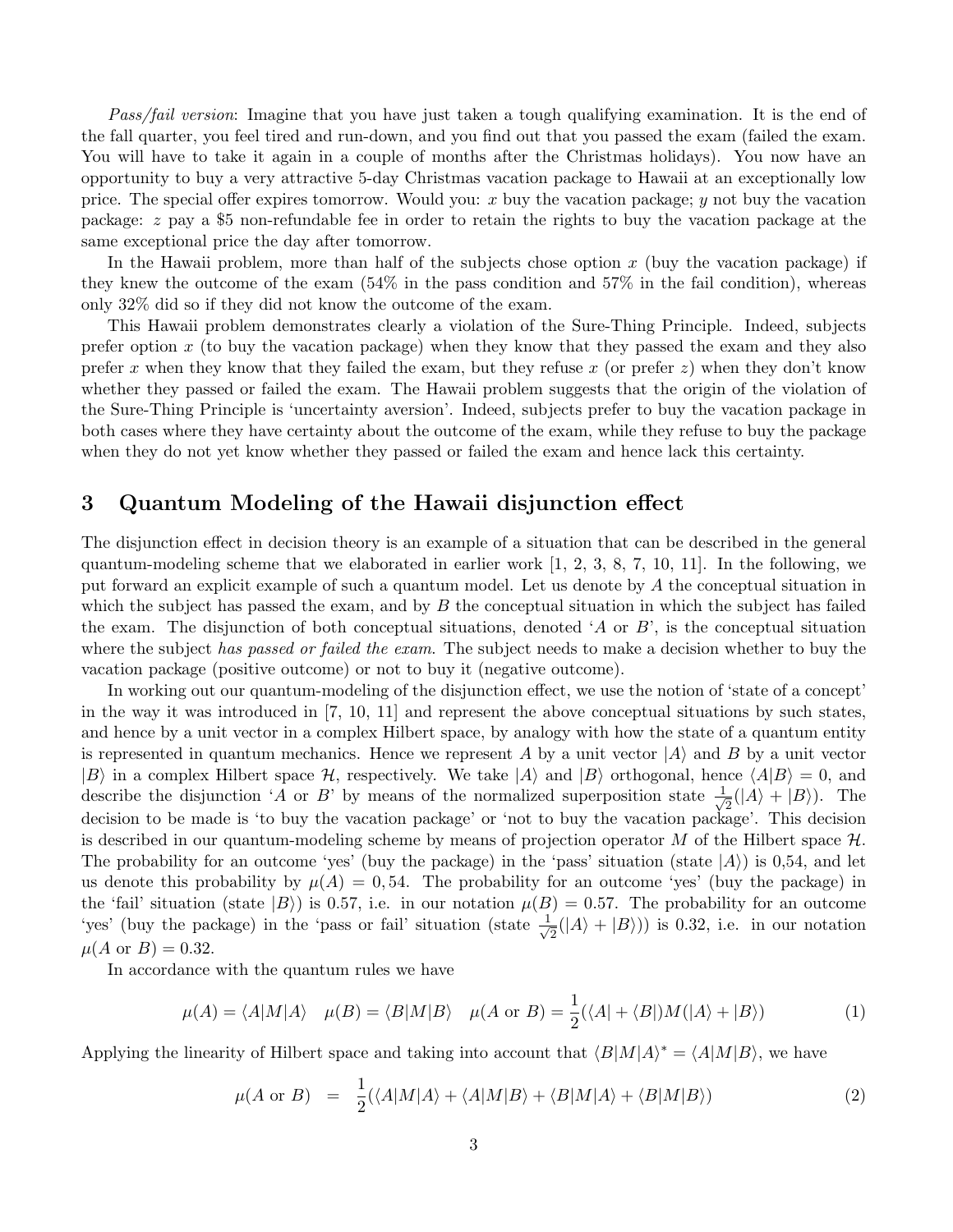$$
= \frac{\mu(A) + \mu(B)}{2} + \Re \langle A|M|B\rangle \tag{3}
$$

where  $\Re\langle A|M|B\rangle$  is the real part of the complex number  $\langle A|M|B\rangle$ , i.e. the interference term. Its presence allows to produce a deviation from the average value  $\frac{1}{2}(\mu(A) + \mu(B))$ , which would be the outcome in the absence of interference. Note that we have applied two of the key quantum features, namely *superposition*, in taking  $\frac{1}{\sqrt{2}}(|A\rangle + |B\rangle)$  to represent 'A or B', and *interference*, as the effect appearing in equation (2).

This 'quantum model based on superposition and interference' can be realized in a three-dimensional complex Hilbert space  $\mathbb{C}^3$ . For a more detailed analysis we refer to [1, 2, 3]. Here we focus on the  $\mathbb{C}^3$ realization for the Hawaii problem. We remark that, for a given  $\mu(A)$  and  $\mu(B)$ , the situation is always such that  $\mu(A) + \mu(B)$  is smaller than or equal to 1 or is greater than 1. Let us now construct explicitly the  $\mathbb{C}^3$  model. In case (i)  $\mu(A) + \mu(B) \le 1$ , we put  $a = 1 - \mu(A)$ ,  $b = 1 - \mu(B)$  and  $\gamma = \pi$ , and in case (ii)  $1 < \mu(A) + \mu(B)$ , we put  $a = \mu(A)$ ,  $b = \mu(B)$  and  $\gamma = 0$ . We choose

$$
|A\rangle = (\sqrt{a}, 0, \sqrt{1-a})
$$
  

$$
|B\rangle = e^{i(\beta+\gamma)}(\sqrt{\frac{(1-a)(1-b)}{a}}, \sqrt{\frac{a+b-1}{a}}, -\sqrt{1-b})
$$
 (4)

if 
$$
a \neq 0
$$
;  $|B\rangle = e^{i\beta}(0, 1, 0)$  if  $a = 0$   
\n
$$
\beta = \arccos\left(\frac{2\mu(A \text{ or } B) - \mu(A) - \mu(B)}{2\sqrt{(1 - a)(1 - b)}}\right)
$$
\n(5)

if 
$$
a \neq 1, b \neq 1
$$
;  $\beta$  is arbitrary if  $a = 1$  or  $b = 1$  (6)

We take  $M(\mathbb{C}^3)$  the ray spanned by the vector  $(0,0,1)$  in case  $\mu(A) + \mu(B) \leq 1$ , and we take  $M(\mathbb{C}^3)$  the subspace of  $\mathbb{C}^3$  spanned by vectors  $(1,0,0)$  and  $(0,1,0)$  in case  $1 < \mu(A) + \mu(B)$ . This gives rise to a quantum-mechanical description of the situation with probability weights  $\mu(A), \mu(B)$  and  $\mu(A \text{ or } B)$ . Let us verify this. We have that both vectors  $|A\rangle$  and  $|B\rangle$  are unit vectors, since  $\langle A|A\rangle = a + 1 - a = 1$  and either  $\langle B|B\rangle = \frac{(1-a)(1-b)}{a} + \frac{a+b-1}{a} + 1 - b = 1$  in case  $a \neq 0$  or  $\langle B|B\rangle = 1$  trivially in case  $a = 0$ . For both cases of a, one can easily check that  $\langle A|B \rangle = 0$ , e.g.  $\langle A|B \rangle = \sqrt{(1-a)(1-b)}e^{i\beta} - \sqrt{(1-a)(1-b)}e^{i\beta} = 0$ for  $a \neq 0$ , which shows that  $|A\rangle$  and  $|B\rangle$  are orthogonal. Now we only need to check whether this model yields the correct probabilities in the expressions (1).

First, let us consider  $a \neq 0, a \neq 1, b \neq 1$ . In case that  $\mu(A)+\mu(B) \leq 1$ , we have  $\langle A|M|A\rangle = 1-a = \mu(A)$ ,  $\langle B|M|B\rangle = 1 - b = \mu(B)$ , and  $\langle A|M|B\rangle = -\sqrt{(1-a)(1-b)}e^{i\beta+\gamma} = \sqrt{(1-a)(1-b)}e^{i\beta}$ . In case  $1 < \mu(A) + \mu(B)$ , we have  $\langle A|M|A \rangle = a = \mu(A)$ ,  $\langle B|M|B \rangle = \frac{(1-a)(1-b)}{a} + \frac{a+b-1}{a} = \frac{ab}{a} = b = \mu(B)$ , and  $\langle A|M|B\rangle = \sqrt{a}\sqrt{\frac{(1-a)(1-b)}{a}}e^{i\beta} = \sqrt{(1-a)(1-b)}e^{i\beta}$ . Hence in both cases we have  $\Re\langle A|M|B\rangle =$  $\sqrt{(1-a)(1-b)} \cos \beta$ , so that  $\Re \langle A|M|B \rangle = \frac{1}{2}$  $\frac{1}{2}(2\mu(A \text{ or } B) - \mu(A) - \mu(B)).$  Applying (6) this gives  $\mu(A \text{ or } B) = \frac{1}{2}(\mu(A) + \mu(B)) + \Re\langle A|M|B\rangle$ , which corresponds to (2). This shows that, given the values of  $\mu(A)$  and  $\mu(B)$ , the correct value for  $\mu(A \text{ or } B)$  is obtained in this quantum-model representation.

We note that for 'extreme' values of  $a, b$ , this model in general does not yield correct values for the disjunction. First, let us note that the case  $a = 0$  only occurs when  $\mu(A) = 1$  and  $\mu(B) = 0$  and hence  $M(\mathbb{C}^3)$  is the ray spanned by  $(0,0,1)$  and  $b=1$ . So  $|A\rangle = (0,0,1)$  and  $|B\rangle = e^{i\beta}(0,1,0)$ , with  $\beta$  arbitrary. It is easy to check that  $\langle A|M|A\rangle = 1 = \mu(A), \langle B|M|B\rangle = 0 = \mu(B)$ . We have  $\langle A|M|B\rangle = 0$ , and there is no interference. In such a case, the model is only valid if  $\mu(A \text{ or } B) = \frac{1}{2}(\mu(A) + \mu(B)) = \frac{1}{2}$ . Secondly, let  $a \neq 0$ . The case  $b = 1$  can also occur for  $\mu(B) = 1$  and  $M(\mathbb{C}^3)$  is then the plane spanned by  $(1, 0, 0)$ and  $(0, 1, 0)$ . It is easy to check that  $\langle A|M|A\rangle = a = \mu(A)$ ,  $\langle B|M|B\rangle = 1 = \mu(B)$ . Also,  $\langle A|M|B\rangle = 0$ , and again there is no interference. Finally, let  $a = 1$ . Then  $|A\rangle = (1, 0, 0)$  and  $|B\rangle = e^{i\beta}(0, \sqrt{b}, -\sqrt{1-b})$ , with  $\beta$  arbitrary. The outcome of similar calculations is again that there is no interference. In other words, as soon as  $\mu(A) \in \{0,1\}$  or  $\mu(B) \in \{0,1\}$ , the interference term in this model vanishes and it only yields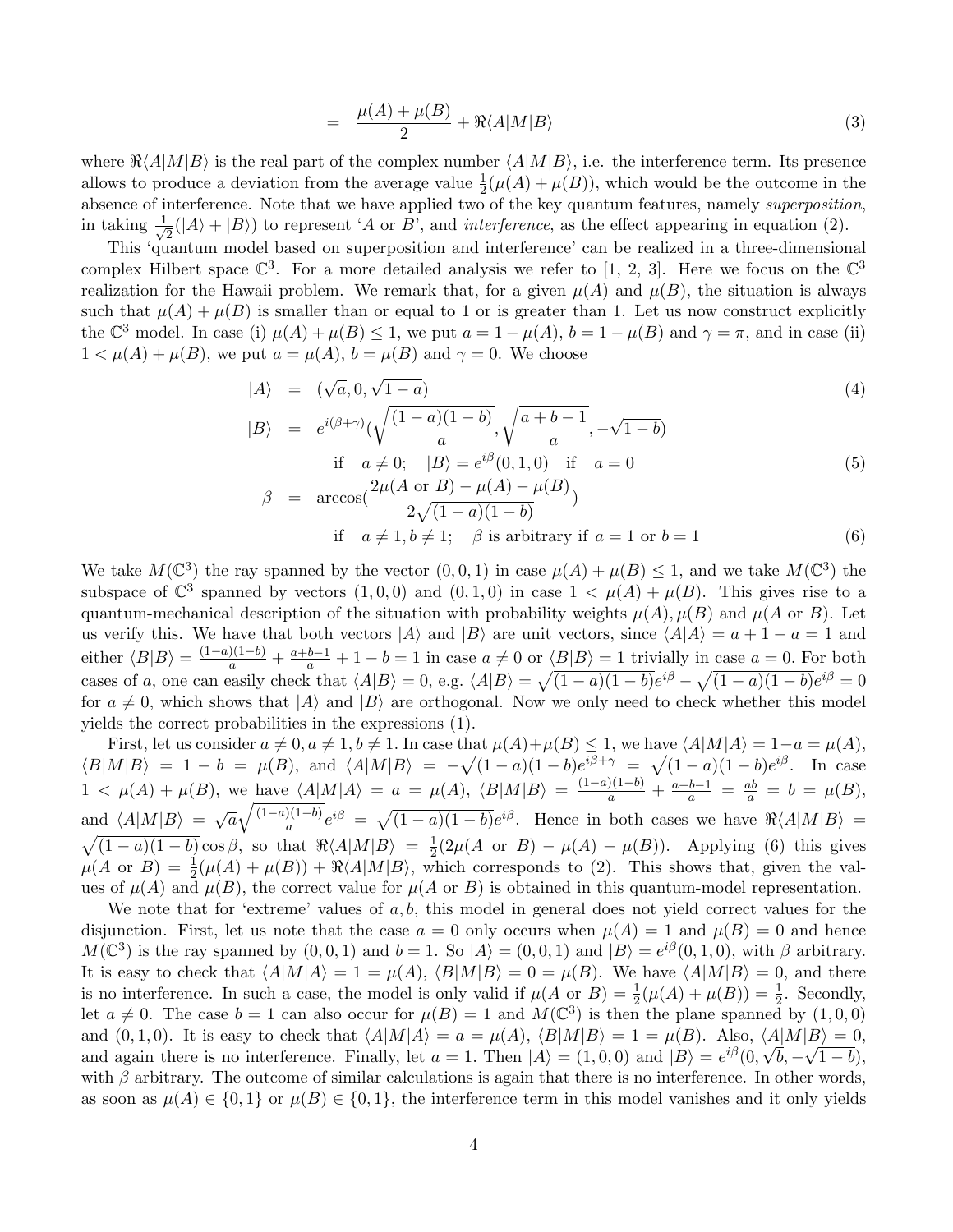the correct numerical value if  $\mu(A \text{ or } B) = \frac{1}{2}(\mu(A) + \mu(B))$ . For these 'extreme' cases, one needs to adopt a slightly more elaborate model, as presented in [3]. In fact, depending on the values of  $\mu(A), \mu(B)$  and  $\mu(A \text{ or } B)$ , the equation (6) determines whether it is possible to construct a representation of the data in  $a \mathbb{C}^3$  model or not. Nevertheless, for many situations encountered in 'real-life' economic paradoxes like the Hawaii problem, the probabilities  $\mu(A), \mu(B)$  and  $\mu(A \text{ or } B)$  take 'non-extreme' values such that the  $\mathbb{C}^3$ model suffices.

In this  $\mathbb{C}^3$  model, only  $e^{i\beta}$  appears as 'not a real number' in the vector  $|B\rangle$ . For two values of  $\beta$ , namely  $\beta = 0^{\circ}$  and  $\beta = 180^{\circ}$ ,  $e^{i\beta}$  is a real number, which means that for these two values of  $\beta$  we can make a graphical representation of the situation in  $\mathbb{R}^3$ . The interference effect is present for these two values of  $\beta$  but can take only two values. The role of the complex numbers is to allow it to obtain any value in between these two values. In [3] the vectors  $|A\rangle$  and  $|B\rangle$  and the angle  $\beta$  for a number of experimental data in concept theory have been calculated. For some of the items no  $\mathbb{C}^3$  model exists and one needs to extend the modeling to Fock space [2]. However, for the specific case of the Hawaii problem a quantum representation by means of the  $\mathbb{C}^3$  model is possible. Indeed, we have  $\mu(A) = 0.54$ ,  $\mu(B) = 0.57$  and  $\mu(A \text{ or } B) = 0.32$ . First, let us note that this means that this situation does not allow a classical model, since  $\mu(A \text{ or } B) < \mu(B)$ . Secondly, let us construct the  $\mathbb{C}^3$  quantum model for this situation. We have  $1 < \mu(A) + \mu(B) = 1.11$ , and hence we put  $a = 0.54$ ,  $b = 0.57$  and  $\gamma = 0$ . After making the calculations of equations (4), (5) and (6), we obtain  $|A\rangle = (0.7348, 0, 0.6782), |B\rangle = e^{i121.8967°}(0.6052, 0.4513, -0.6557)$ and we take  $M(\mathbb{C}^3)$  the subspace of  $\mathbb{C}^3$  spanned by vectors  $(1,0,0)$  and  $(0,1,0)$ . It is easy to verify that this model indeed yields the correct numerical outcomes.

### 4 Concept Combinations, the disjunction effect and conceptual landscapes

The disjunction effect has most of all been studied within the research domain of 'decision theory'. Quantum game theory has been used to model it [15, 21], and also quantum theoretical models have been worked out for it [16, 20, 25] along similar lines as the models we worked out [1, 2, 3, 4] and of which we presented a short presentation in the foregoing section. In different terms, however, the effect was studied experimentally in connection with problems occurring with the combination of concepts [19]. Let us show by an example what we mean. Consider the concepts *Home Furnishings* and *Furniture* and their disjunction *Home Furnishings or Furniture* and the item *Ashtray*. Subjects estimated the membership weight of *Ashtray* for the concept *Home Furnishings* to be 0.3 and the membership weight of the item *Ashtray* for the concept *Furniture* to be 0.7. However, the membership weight of *Ashtray* with respect to the disjunction *Home Furnishings or Furniture* was estimated only 0.25, less than both weights with respect to both concepts apart [19]. This deviation from a standard classical interpretation of the disjunction was called 'underextension' [19]. We can easily see the correspondence with the original situation of the disjunction effect, for example the Hawaii problem. What is particularly interesting, however, is that although the item *Ashtray* shows underextension with respect to the disjunction of the concepts *Home Furnishings* and *Furniture*, the study of concepts and their disjunction shows that on many occasions the inverse effect occurs as well. For example, with respect to the pair of concepts *Fruits* and *Vegetables* and their disjunction *Fruits or Vegetables*, for the item *Olive* the membership weights with respect to *Fruits*, *Vegetables* and *Fruits or Vegetables* were 0.5, 0.1 and 0.8, respectively. This 'inverse disjunction effect' has been called 'overextension' [19]. We can prove that for these weights it is not possible to find a Kolmogorovian representation [3]. This means that these weights cannot be obtained by supposing that subjects reasoned following classical logic and that the weights are the result of a lack of knowledge about the exact outcomes given by each of the individual subjects. Indeed, if 50% of the subjects have classified the item *Olive* as belonging to Fruits, and 10% have classified it as belonging to *Vegetables*, then following classical reasoning at most 60% of the subjects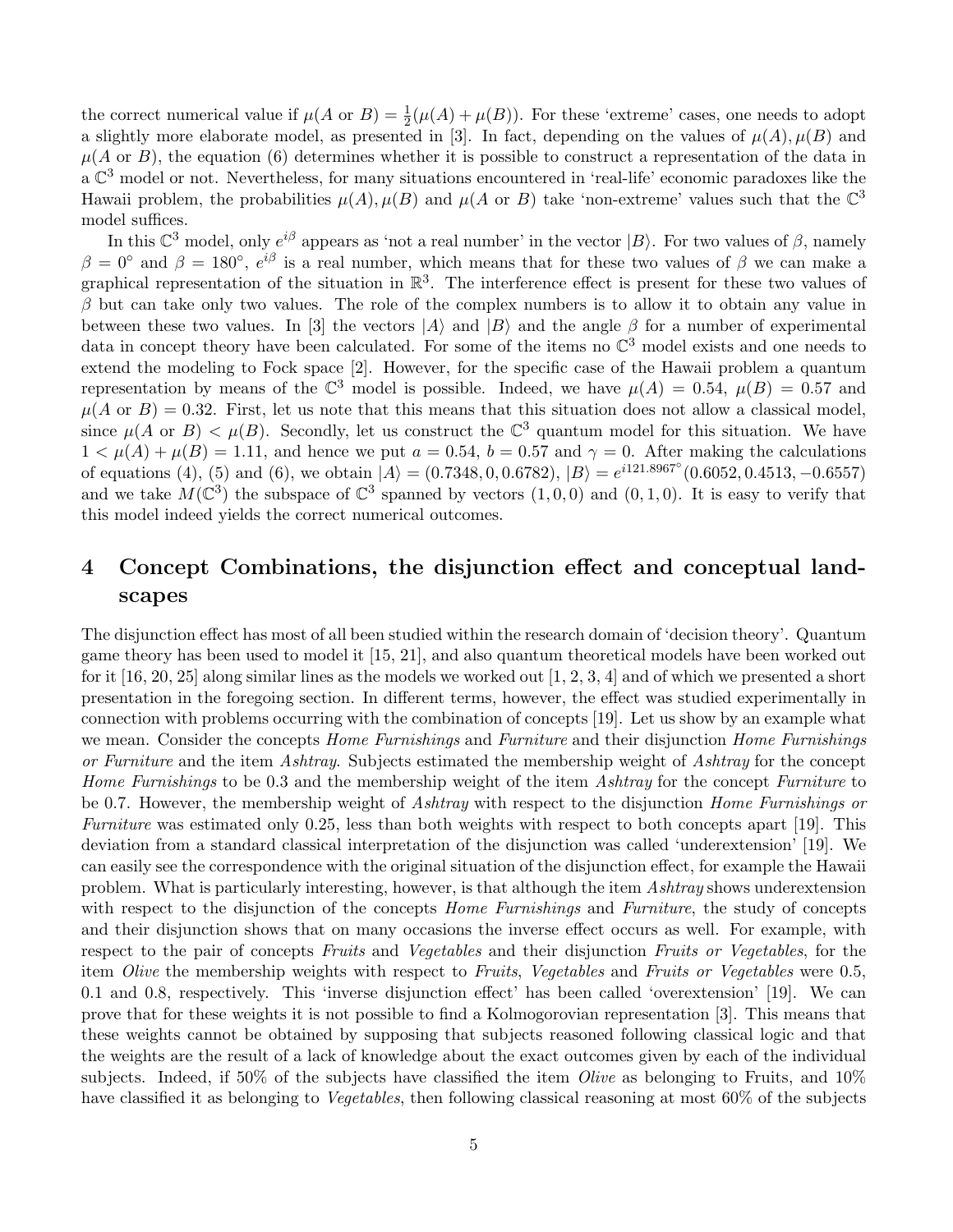(corresponding with the set-theoretic union of two mutually distinct sets of subjects) can classify it as belonging to '*Fruits or Vegetables*', while the experiment shows that 80% did so. This means that these weights arise in a distinct way. Some individual subjects must necessarily have chosen *Olive* as a member of '*Fruits or Vegetables* and 'not as a member' of *Fruits* and also 'not as a member' of *Vegetables*, otherwise the weights 0.5, 0.1 and 0.8 would be impossible results. It is here that the previously referred to second layer of thought — quantum-conceptual thought — comes into play. Concretely, this means that for the item *Olive*, the subject, rather than reasoning in a logical way, directly wonders whether *Olive* is a member or not a member of '*Fruits or Vegetables*'. In this quantum-conceptual thought process, the subject considers '*Fruits or Vegetables*' as a newly emerging concept and not as a classical logical disjunction of the two concepts *Fruits* and *Vegetables* apart. As a result, the subject's choice is influenced in favor or against membership of *Olive* with respect to *Fruits or Vegetables* by the presence of the new concept '*Fruits or Vegetables*'. This is why we say that within the quantum-conceptual thought process it is the emergence of a new concept, i.e. the concept '*Fruits or Vegetables*', within the landscape of existing concepts, i.e. *Fruits*, *Vegetables* and *Olive*, that gives rise to the deviation from the membership weight that would be expected following classical logic. And it is the probability of deciding for or against membership that is influenced by the presence of this new concept within the landscape of existing concepts. Concretely, in this case, the subject estimates whether *Olive* is characteristic of the new concept '*Fruits or Vegetables*', evaluating whether *Olive* is one of those items that raise doubts as to whether it is a *Fruit* or a *Vegetable*. And since for *Olive* this is typically the case, its weight with respect to '*Fruits or Vegetables*' is relatively big, namely 0.8, compared to the weights 0.5 and 0.1 with respect to the individual concepts *Fruits* and *Vegetables*, respectively. Most importantly, it is 'bigger than the sum of both' (0.8 is strictly bigger than 0.5  $+$  0.1), which makes a classical logical and stochastic probabilistic explanation impossible, as we explicitly proved in earlier work [3]. As a consequence of this finding — that the weights for the item *Olive* with respect to the pair of concepts *Fruits*, *Vegetables* and '*Fruits or Vegetables*' cannot be modeled within a Kolmogorovian probability structure — there cannot exist an underlying deterministic process giving rise to these weights. This means that the conceptual thought process that takes place when a subject decides 'for' or 'against' membership of the item *Olive* with respect to the concepts *Fruits*, *Vegetables* and *Fruits or Vegetables* intrinsically does not follow the rules of classical logic. We have shown that the conceptual thought process resulting in the weights with respect to the different conceptual structures, when different possible decisions are considered, can be modeled by means of a quantum-mechanical probability structure [3].

Is it possible to apply the above explanation for deviations from classical logical thought, i.e. the presence of quantum-conceptual thought, to the disjunction of concepts with respect to the traditional disjunction effect, for example the Hawaii problem, so as to understand the violation of the Sure-Thing Principle? There is a set of experiments [14], although performed with a different goal from ours, which confirm that our explanation for concepts and their disjunction is also valid for the traditional disjunction effect. The experiments consider the Hawaii problem to show that the disjunction effect does not depend on the presence of uncertainty (pass or fail the exam) but on the introduction into the text-problem of a non-relevant goal [14]. This indicates in a very explicit way that it is the overall conceptual landscape that gives form to the disjunction effect. More specifically, the authors point out that option  $z$  ('pay a \$5 non-refundable fee in order to retain the rights to buy the vacation package at the same exceptional price the day after tomorrow after you find out whether or not you passed the exam') contains an unnecessary goal, i.e. that one needs to 'pay to know', which is independent of the uncertainty condition. In this sense, their hypothesis is that the choice of option z occurs as a consequence of the construction of the discourse problem itself [14]. Four experiments were performed in which various modifications with respect to option z were considered, ranging from  $(1)$  eliminating from the text and option z any connection between the 'knowledge of the outcome' and the 'decision'; (2) eliminating option z, limiting the decision to x ('buy') or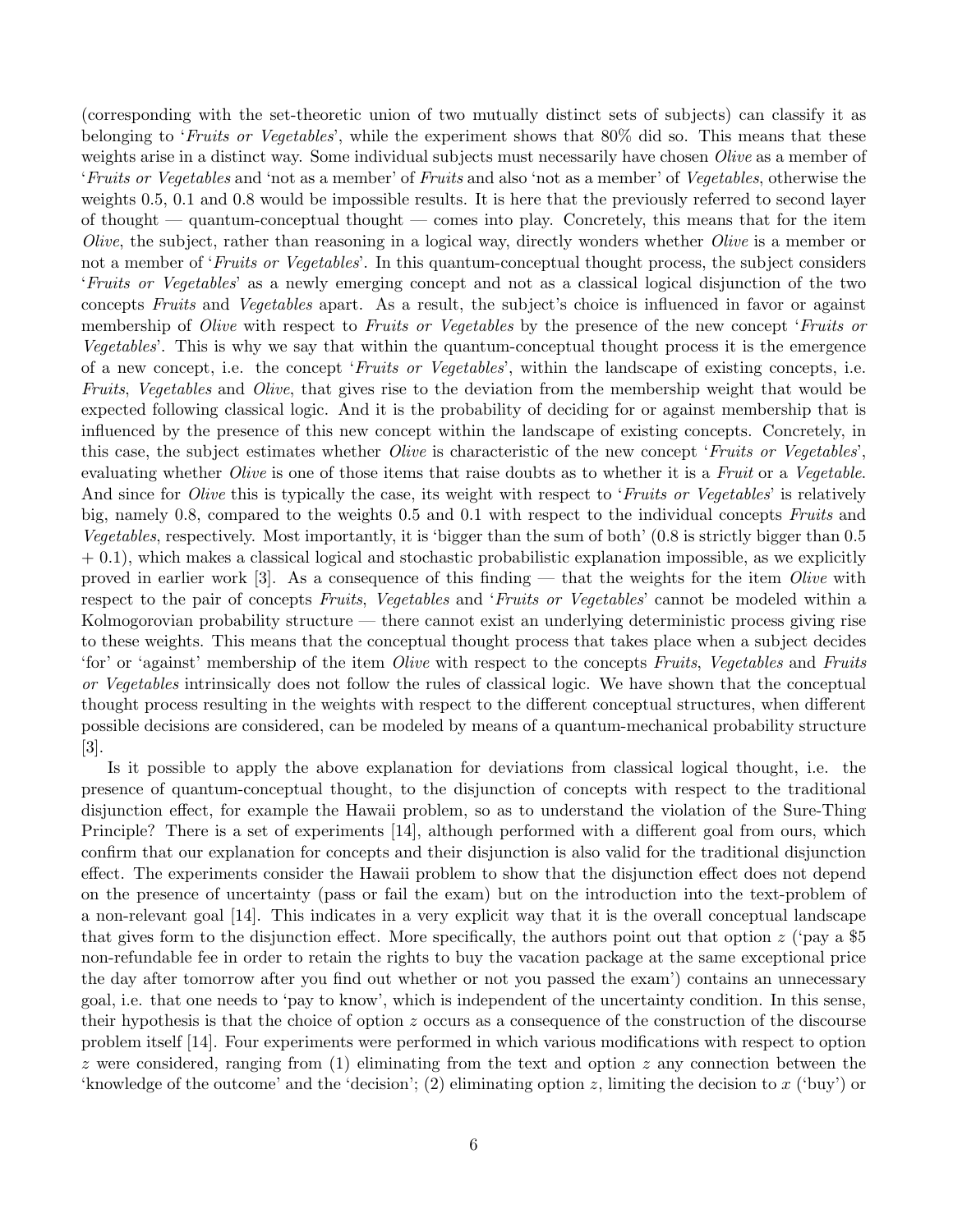y ('not buy'); (3) making option z more attractive; (4) render the procrastination option z more onerous. The experimental results support the view that the disjunction effect does not depend on the uncertainty condition itself, but on the insertion of the misleading goal — 'paying to know' — into the text-problem. When it is eliminated (but maintaining the uncertainty condition), the disjunction effect vanishes (exps. 1 and 2). Also, if choosing z makes sense (exp. 3), most subjects choose it. If option z is onerous (exp. 4), it is substantially ignored. In this sense, option z is not a real alternative to x and y, but becomes an additional premise that conveys information which changes the decisional conceptual landscape. Hence the crucial factor is the relevance of the discourse problem of which  $z$  is one element, rather than certainty versus uncertainty. These results support the view that the disjunction effect appears when a suitable decisional conceptual landscape is present rather than mainly depending on the presence of uncertainty. If the specific conceptual landscape surrounding the decision situation is what lies at the origin of the disjunction effect, then this shows that what we have called 'quantum-conceptual thought' is taking place during the process that gives rise to the disjunction effect. Following these experimental results, one can argue that 'the specific conceptual landscape surrounding the decision situation' plays a principal role in shaping the disjunction effect.

To illustrate the above explanation directly for the case of the Hawaii problem, let us suppose that the Hawaii dilemma is not about buying or not buying a vacation package but about saying 'yes' or 'no' to a free Sauna and Jacuzzi relaxation weekend. In this case, the outcome may well be the opposite, with a larger than expected number of subjects saying 'yes', particularly in the situation in which they do not know their exam results, because their state of anxiety may in fact make the prospect of a relaxation weekend more attractive than in the other two situations, in which they do know the results, whether pass or fail. This would be an example of the inverse disjunction effect or overextension of the disjunction. We indeed believe that in the traditional Hawaii situation, the disjunction effect, hence the underextension, is due to the fact that the idea of making a trip is appealing only if the outcome of the exam is known, whether pass or fail, whereas a free relaxation weekend is much more likely to be appealing even if the exam results have not been released yet. We have conducted ourselves experiments with the aim of detecting different pieces of the overall conceptual landscape determining the nature of the disjunction effect in the case of the Ellsberg paradox [9], illustrating the above expressed view.

#### 5 Conclusion

At this stage we should point out the following. In our earlier work [3, 8] we introduced the notion of 'conceptual landscape'. One of the reasons for this is that our approach is grounded in a modeling of concepts and their combinations [7, 10, 11, 18]. Of course, sometimes a human decision will be made under the influence of a surrounding that cannot easily be expressed as a conceptual landscape. When we pointed out explicitly that it is 'the whole' conceptual landscape which needs to be taken into account and modeled within our quantum modeling scheme, we could have expressed this in a more complete way by using the notion of 'worldview' as understood and analyzed in detail in the Leo Apostel Center [5, 6, 12]. These are all possible elements of a worldview surrounding a given situation that can influence a human decision being made in this situation. Of course, if the elements of the surrounding worldview considered can be expressed conceptually, i.e. if they are of the form of a conceptual landscape, then these elements can be taken into account by means of the quantum modeling scheme we have developed in earlier work for concepts and their combinations [1, 2, 3, 8, 10, 11, 18]. This being the case, we are already able to grasp an enormously important and also substantial part of the dynamics generated by the totality of the worldview influence, which is the reason why we have focused on this in our previous work.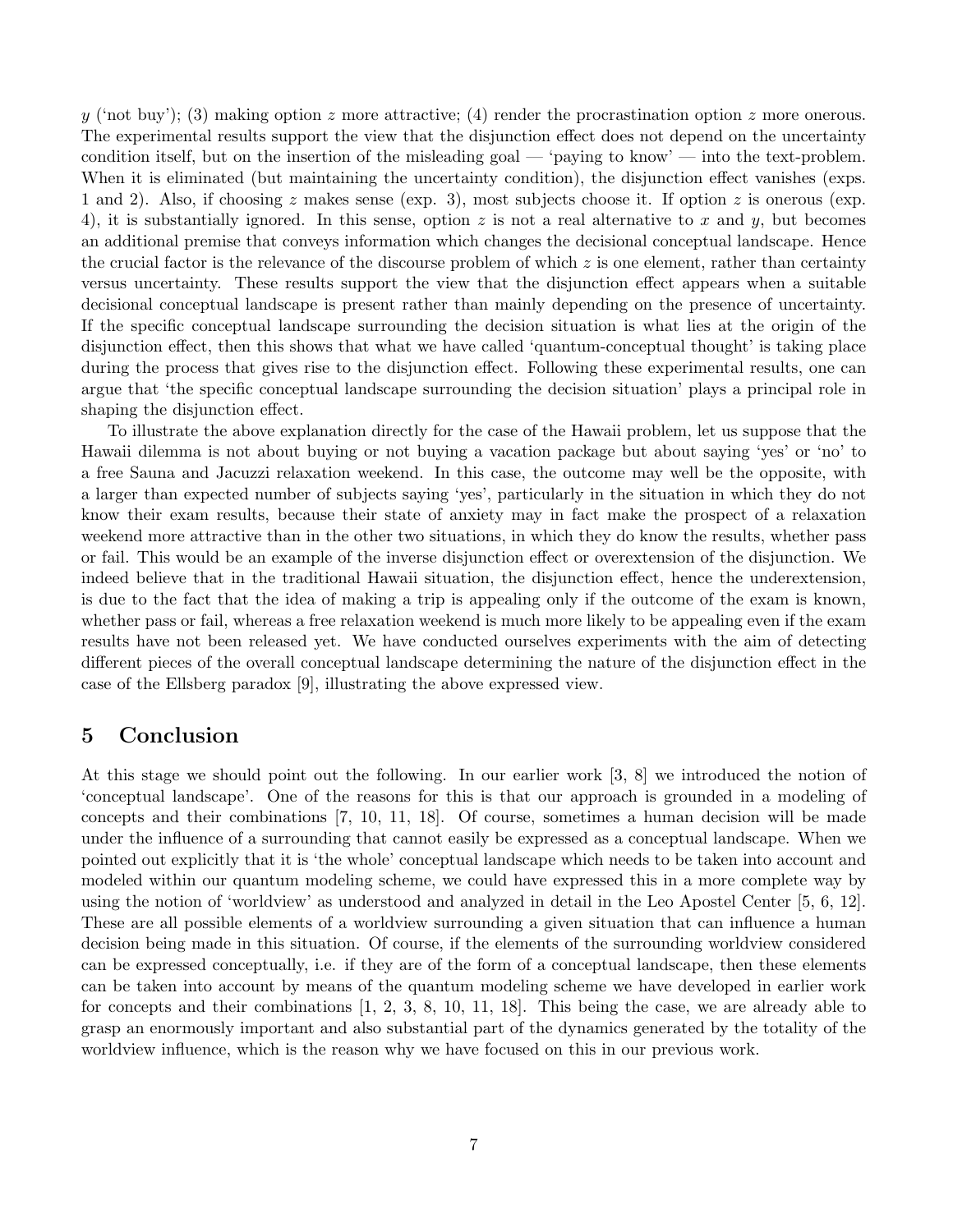#### References

- [1] Aerts, D. (2007a). Quantum interference and superposition in cognition: Development of a theory for the disjunction of concepts. Archive reference and link: http://arxiv.org/abs/0705.0975.
- [2] Aerts, D. (2007b). General quantum modeling of combining concepts: A quantum field model in Fock space. Archive reference and link: http://arxiv.org/abs/0705.1740.
- [3] Aerts, D. (2009). Quantum structure in cognition. *Journal of Mathematical Psychology*, 53, pp. 314- 348
- [4] Aerts, D. and Aerts, S. (1994). Applications of quantum statistics in psychological studies of decision processes. *Foundations of Science*, 1, pp. 85-97; reprinted in B. C. van Fraassen (Ed.), *Topics in the Foundation of Statistics*, Springer, Dordrecht.
- [5] Aerts, D., Apostel, L., De Moor, B., Hellemans, S., Maex, E., Van Belle, H., Van der Veken, J. (1994). *Worldviews, from Fragmentation towards Integration*. Brussels: VUBPress. See also http: //www.vub.ac.be/CLEA/pub/books/worldviews.pdf for the 1997 internet edition.
- [6] Aerts, D., Apostel, L., De Moor, B., Hellemans, S., Maex, E., Van Belle, H., Van der Veken, J. (1995). *Perspectives on the World, an Interdisciplinary Reflection*. Brussels: VUBPress.
- [7] Aerts, D., Broekaert, J. and Gabora, L. (2010). A case for applying an abstracted quantum formalism to cognition. *New Ideas in Psychology*, 29, pp. 136-146. Archive reference and link (2004): http://arxiv.org/abs/quant-ph/0404068.
- [8] Aerts, D. and D'Hooghe, B. (2009). Classical logical versus quantum conceptual thought: Examples in economics, decision theory and concept theory. In P. D. Bruza, D. Sofge, W. Lawless, C. J. van Rijsbergen and M. Klusch (Eds.), *Proceedings of QI 2009-Third International Symposium on Quantum Interaction, Book series: Lecture Notes in Computer Science*, 5494, pp. 128-142. Berlin, Heidelberg: Springer.
- [9] Aerts, D., D'Hooghe, B' and Sozzo, S. (2011). A quantum cognition analysis of the Ellsberg paradox.
- [10] Aerts, D. and Gabora, L. (2005a). A theory of concepts and their combinations I: The structure of the sets of contexts and properties. *Kybernetes*, 34, pp. 167-191.
- [11] Aerts, D. and Gabora, L. (2005b). A theory of concepts and their combinations II: A Hilbert space representation. *Kybernetes*, 34, pp. 192-221.
- [12] Aerts, D., Van Belle, H. and Van der Veken, J. (Eds.) (1999). *Worldviews and the Problem of Synthesis*. Dordrecht: Springer.
- [13] Allais, M. (1953). Le comportement de l'homme rationnel devant le risque: critique des postulats et axiomes de l'école Américaine. *Econometrica*, 21, pp. 503-546.
- [14] Bagassi, M. and Macchi, L. (2007). The 'vanishing' of the disjunction effect by sensible procrastination. *Mind & Society* 6, pp. 41-52.
- [15] Busemeyer, J. R., Wang, Z. and Townsend J. T. (2006). Quantum dynamics of human decision-making. *Journal of Mathematical Psychology*, 50, pp. 220-241.